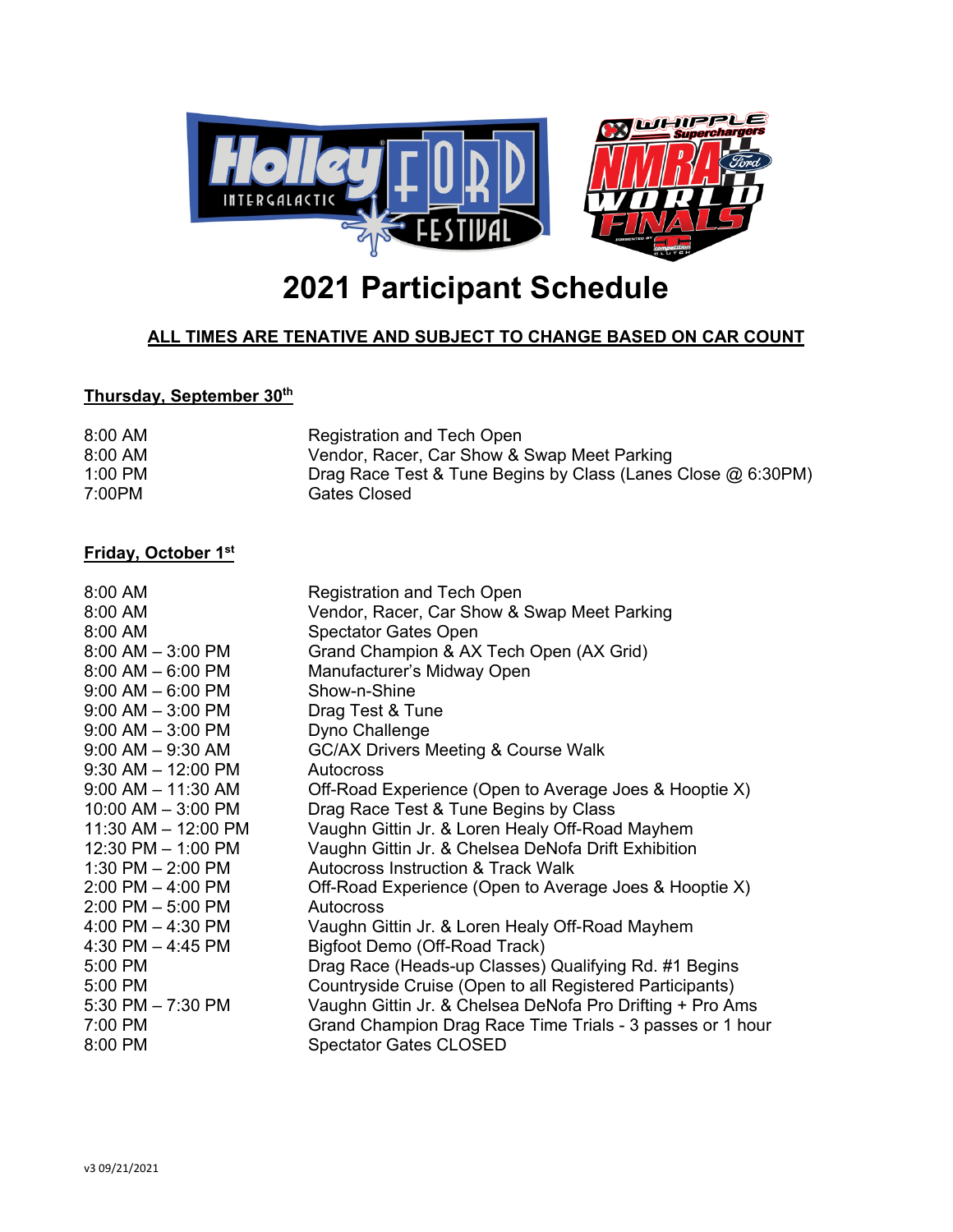# **Saturday, October 2nd**

| 7:00 AM                 | <b>Registration and Tech Open</b>                         |
|-------------------------|-----------------------------------------------------------|
| 7:00 AM                 | Vendor, Racer, Car Show & Swap Meet Parking               |
| 8:00 AM                 | <b>Spectator Gates Open</b>                               |
| $8:00$ AM $-6:00$ PM    | Manufacturer's Midway Open                                |
| 8:30 AM                 | Drag Race (Index Classes) Qualifying Rd. #2 Begins        |
| $9:00$ AM $-$ 11:30 AM  | Off-Road Experience (Open to Average Joes & Hooptie X)    |
| $9:00$ AM $-$ 4:00 PM   | <b>All-Ford Car Show</b>                                  |
| $9:00$ AM $-3:00$ PM    | Dyno Challenge (First Come, First Served)                 |
| $9:00$ AM $-9:30$ AM    | <b>GC/AX Drivers Meeting &amp; Course Walk</b>            |
| $9:30$ AM $- 12:00$ PM  | Autocross                                                 |
| 10:00 AM                | Drag Race (Heads-up Classes) Qualifying Rd. #2 Begins     |
| 11:00 AM                | Engine Swap Seminar   Coyote Systems & Components         |
| 11:30 AM                | <b>True Street Time Trails</b>                            |
| $11:30$ AM $- 12:00$ PM | Vaughn Gittin Jr. & Loren Healy Off-Road Mayhem           |
| 12:00 PM                | Mustang Hub Magazine AX Shootout - Top 5                  |
| 12:00 PM                | <b>Bigfoot Monster Truck Parade</b>                       |
| 12:30 PM - 2:15 PM      | Vaughn Gittin Jr. & Chelsea DeNofa Pro Drifting + Pro Ams |
| $1:00$ PM               | Drag Race (Index Classes) Qualifying Rd. #3 Begins        |
| 1:30 PM                 | True Street Meeting & Cruise                              |
| $2:00$ PM $-$ 4:00 PM   | Off-Road Experience (Open to Average Joes & Hooptie X)    |
| 2:15 PM                 | Drag Race Pre-Race Ceremony                               |
| 2:30 PM                 | Drag Race (Heads-up Classes) Final Qualifying Begins      |
| $2:45$ PM $-$ 4:30 PM   | Autocross                                                 |
| $2:30$ PM $-3:00$ PM    | Vaughn Gittin Jr. & Loren Healy Off-Road Exhibition       |
| $3:00$ PM               | Engine Swap Seminar   Godzilla Platform                   |
| 4:00 PM $-$ 4:30 PM     | Vaughn Gittin Jr. & Loren Healy Off-Road Mayhem           |
| 4:30 PM $-$ 4:45 PM     | Bigfoot Demo (Off-Road Track)                             |
| 4:30 PM                 | Top 5 AX Shootout                                         |
| 4:00 PM                 | <b>All-Ford Car Show Awards</b>                           |
| 4:00 PM                 | <b>True Street Eliminations</b>                           |
| 5:00 PM                 | <b>Countryside Cruise</b>                                 |
| 5:00 PM                 | Ford Festival 50 Circle Track Race                        |
| 6:00 PM                 | <b>Burnout Challenge (Circle Track)</b>                   |
| 7:00 PM                 | Vaughn Gittin Jr. & Chelsea DeNofa Pro Drifting + Pro Ams |
| 7:00 PM                 | Grand Champion Drag Race Time Trials - 3 passes or 1 hour |
| 8:00 PM                 | True Street Awards & Winner Circle Celebration            |
| 8:00 PM                 | <b>Spectator Gates CLOSED</b>                             |
|                         |                                                           |

### **Sunday, October 3rd**

| 8:00 AM                | <b>Registration Opens</b>                    |
|------------------------|----------------------------------------------|
| 8:00 AM                | Vendor, Racer, Car Show & Swap Meet Parking  |
| 8:00 AM                | <b>Spectator Gates Open</b>                  |
| $8:00$ AM $-$ 8:30 AM  | Non-Denominational Chapel Service            |
| 8:45 AM                | Drag Race (Index Classes) Eliminations Begin |
| $9:00$ AM $-$ 12:00 PM | Off-Road Experience                          |
| $9:00$ AM $- 2:00$ PM  | <b>All-Ford Car Show</b>                     |
| $9:00$ AM $- 2:00$ PM  | Manufacturer's Midway Open                   |